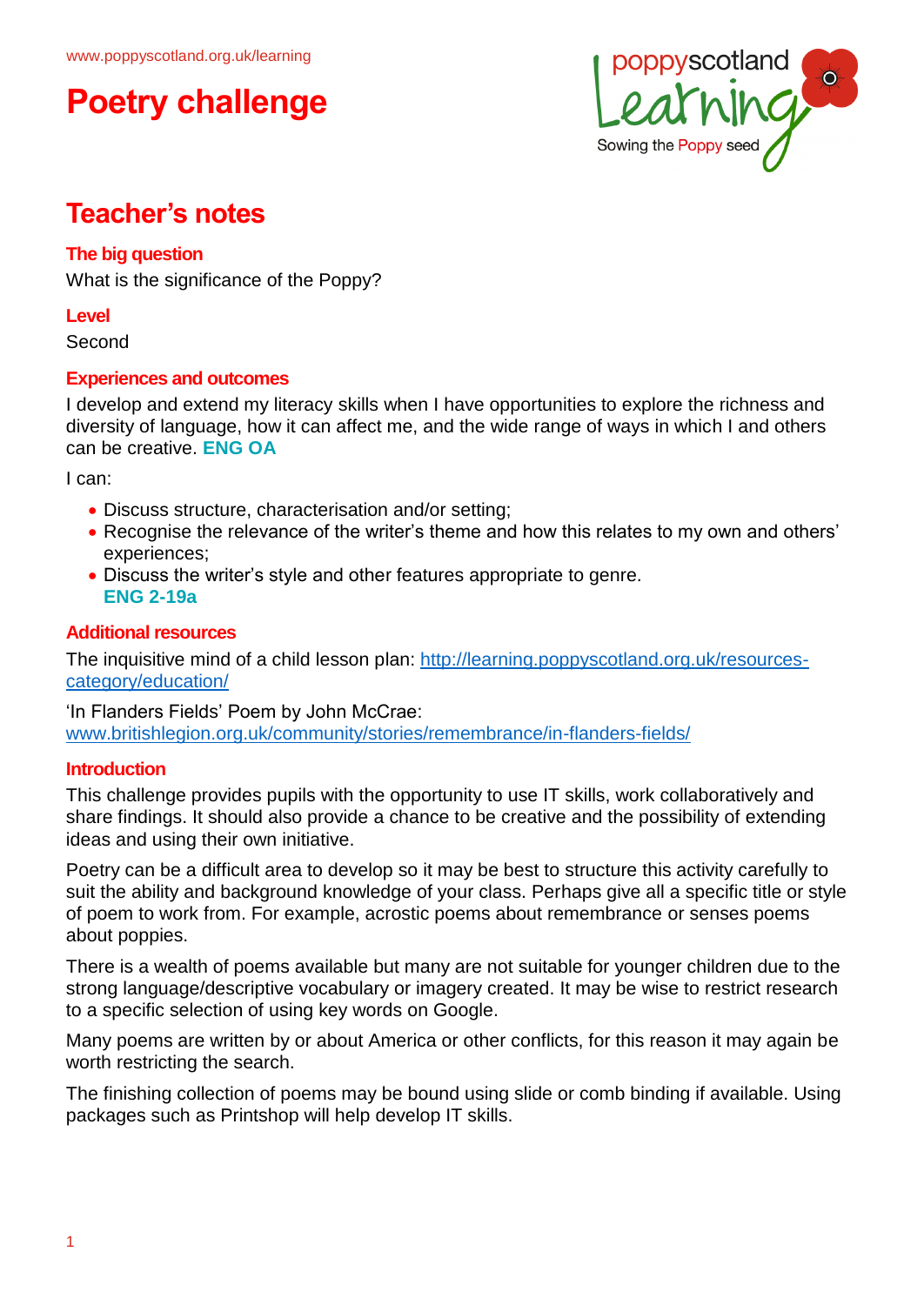



This challenge can be on a much larger scale if other classes were to become involved and a committee set up to select favourite poems. It could also be run as a competition with winning teams reading poetry at assembly.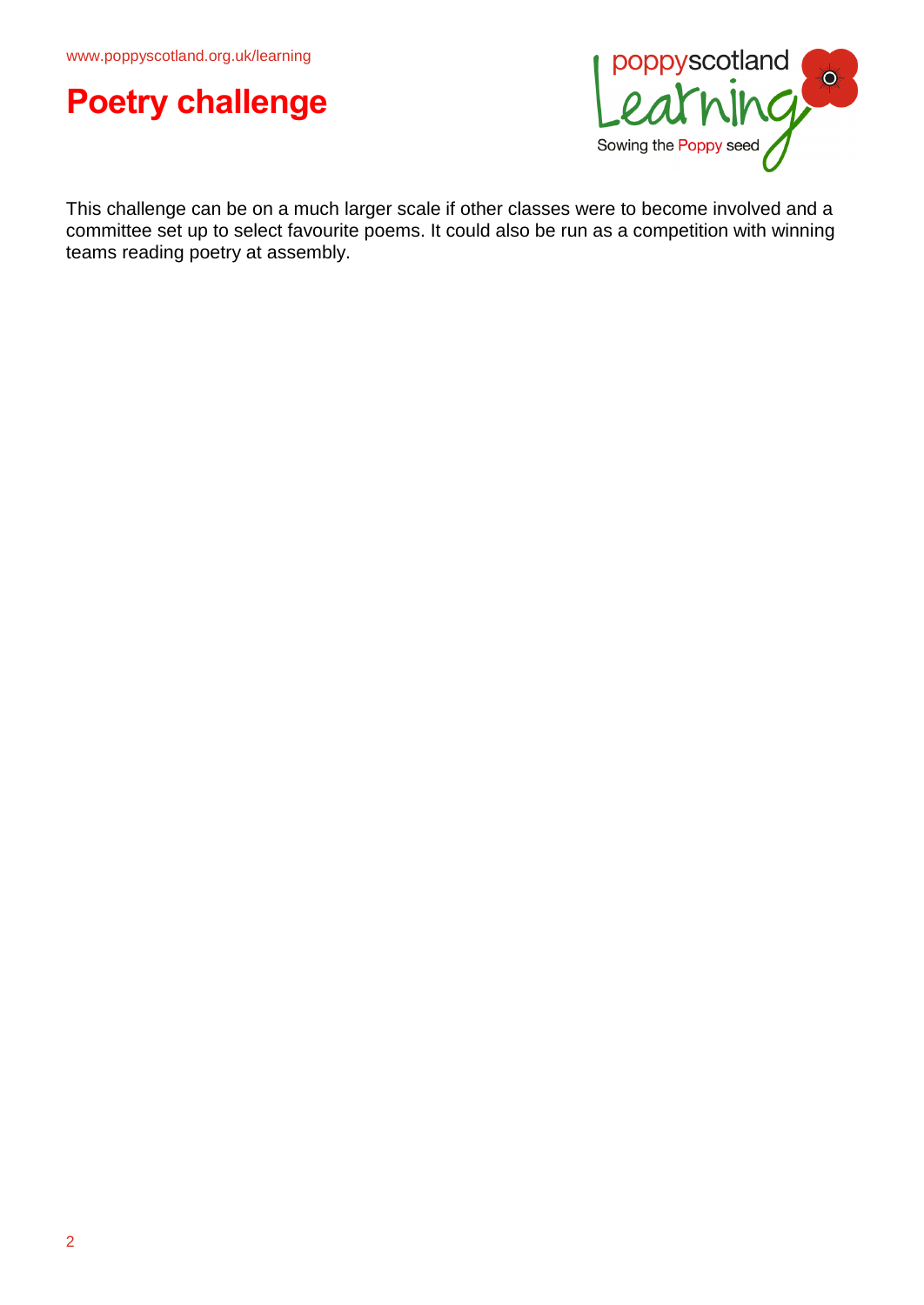# **Poetry challenge**



## **Your challenge**

Poppies are the flowers which are used during remembrance. You may have seen some people wearing a paper poppy around the time of Remembrance Day in November.

Your challenge is to create a poem based around poppies, as individual flowers, fields of poppies, or the poppy as a symbol of remembrance.

To get started, look at some images of poppy fields and use your nursery or school garden or local park to get some ideas. In the garden, you should be remembering what you can see, hear, smell and touch. You may wish to take some photographs as a reminder. It is important not to taste anything.

You could record your poems as sound recordings, written poem, in PowerPoint or in programs such as Photostory where you could have images, text and sound.

Your finished poems could be read at an event which you might want to organise, or exhibited somewhere so that's lots of people can see/hear/read your work.

### **Learning intention**

I am learning to use language in a creative way.

#### **Success criteria**

I will create a poem which uses language creatively in order to provoke a reaction in others.